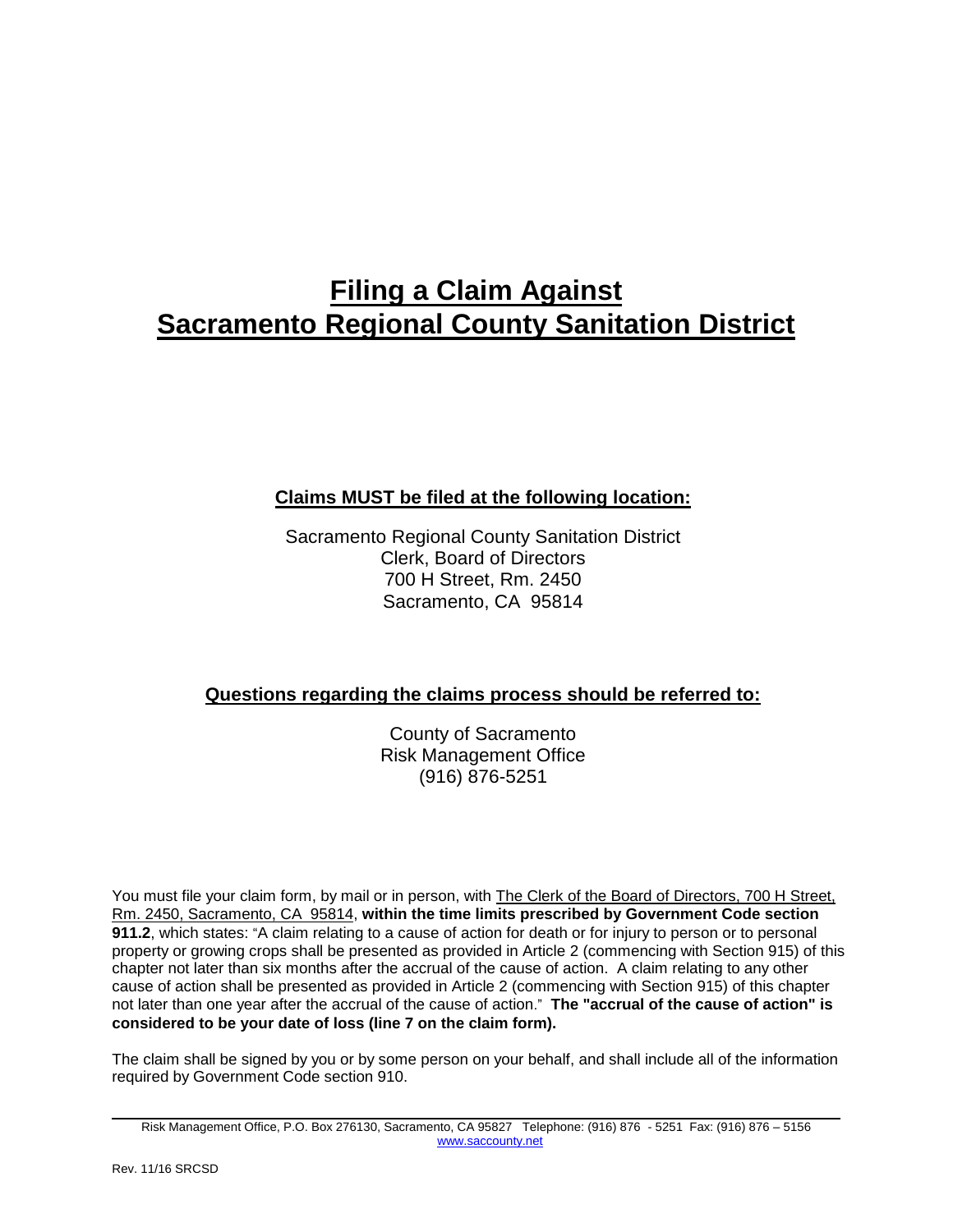#### **Sacramento Regional County Sanitation District Self Insurance Program**

The Sacramento Regional County Sanitation District is a self-insured public entity, which operates its claims program in accordance with regulations that are set forth in the Government Code of the State of California. With selfinsurance, a business pays for its losses with its own resources.

Since the District is a self-insured public entity, you are strongly urged to read all instructions and make yourself aware of the rules and regulations that apply to filing a claim against a public entity. If you do not comply with the filing requirements, your claim may be returned as insufficient (Government Code section 910.8).

#### **Are you filing a late claim?**

Government Code Section 911.2 states: "A claim relating to a cause of action for death or for injury to person or to personal property or growing crops shall be presented as provided in Article 2 (commencing with Section 915) not later than six months after the accrual of the cause of action. A claim relating to any other cause of action shall be presented as provided in Article 2 (commencing with Section 915) not later than one year after the accrual of the cause of action."

If you are filing your tort claim after the six-month filing period, you must explain to the District your reason(s) for the delay. This is called an "Application for Leave to Present a Late Claim" (see Govt. Code section 911.4). There is no application form, therefore your application should be in the form of a letter with the proposed claim attached. The District shall consider the application in accordance with Government Code section 911.6, which lists legally acceptable reasons for filing a late claim. The District shall decide whether the application will be accepted. The District will consider the merits of the actual claim **only** if the "Application for Leave to Present a Late Claim" has been accepted.

#### **Completing the Claim Form**

You will need to provide the following information if submitting a claim to Sacramento Regional County Sanitation District:

**1. Claimant Name** Full name of the person claiming injury or damage.

**2. Date of Birth** Date claimant was born. The District must know if the claim is being filed by, or on behalf of, a minor.

**3. Claimant's Address** Current Post Office address of the claimant.

**4. Address Where Notices Are To Be Sent** The Post Office address to which the person presenting the claim desires notices to be sent.

**5. Phone Numbers** Provide current home and work phone numbers. If you have a mobile phone, provide that as well.

**6. E-mail address** Current e-mail address for claimant

**7. Amount of Claim** Enter total amount of your claim as of the date of presentation of the claim, which includes the estimated amount of any prospective injury/damage/loss, insofar as it may be known at time of presentation of the claim

**8. Itemized List of Expenses/Damages** Provide a breakdown of the amount of your total claim shown in item #7. The claimant must provide the basis of computation of the amount claimed. For property damage claims, please include one (1) estimate if the repairs are going to be under \$1,000, and two (2) estimates if the repairs are going to be over \$1,000

**9. Date of Accident / Incident / Loss** Exact date of Accident/Incident/Loss that caused your alleged damage or injury

**10. Location of Accident / Incident / Loss** Please provide a specific location where the Accident/Incident/Loss that caused your alleged damage or injury occurred. Include as much information as you can with respect to the location. This is vital to the investigation of your claim. A diagram has been provided for your convenience.

**11. How Did This Accident / Incident / Loss Occur?** Detailed account of events that led to your alleged damage/injury. Include all information supporting your claim that the District is responsible for the alleged damage/injury.

**12. Describe Damage / Injury / Loss** Provide a detailed account of your alleged damage or injury that resulted from the Accident / Incident / Loss

**13. Name(s) of Public Employees Causing Damage/Injury/Loss (if known)** Please list the name(s) of the District employee(s), and/or the District Department that allegedly caused your damage or injury

**14. Are you receiving Medicare, or will you be receiving Medicare in the next 3 years?** Circle "Yes" or "No"

**15. Signature of Claimant/Representative** Claim may be presented by claimant, or by a person acting on their behalf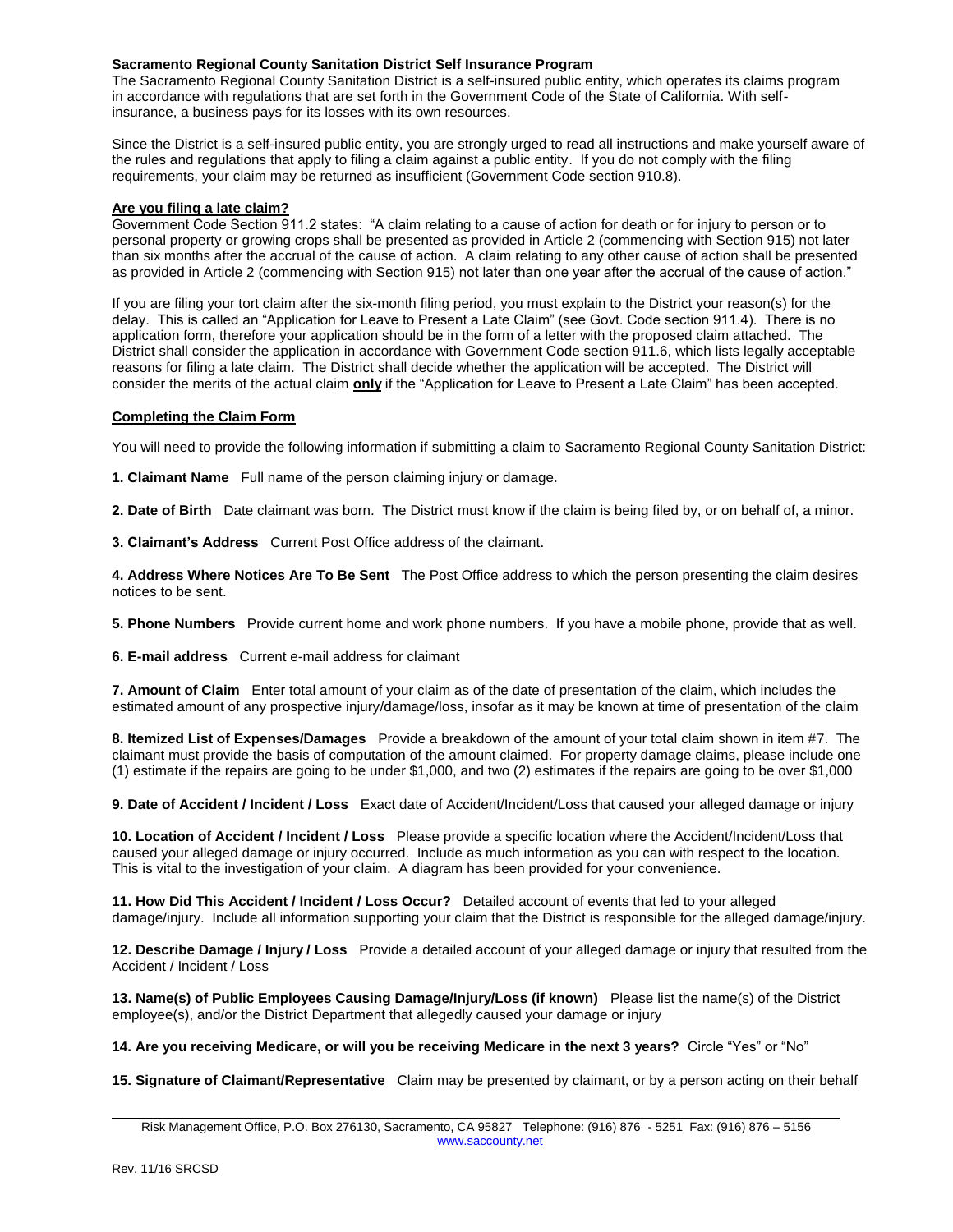**Indicate Directional Points on the Compass (N, S, E, W)** 



- **1. Identify streets**
- **2. If vehicles are involved, indicate DISTRICT VEHICLE as #1, and all others in numerical sequence.**



Risk Management Office, P.O. Box 276130, Sacramento, CA 95827 Telephone: (916) 876 - 5251 Fax: (916) 876 – 5156 [www.saccounty.net](http://www.saccounty.net/)